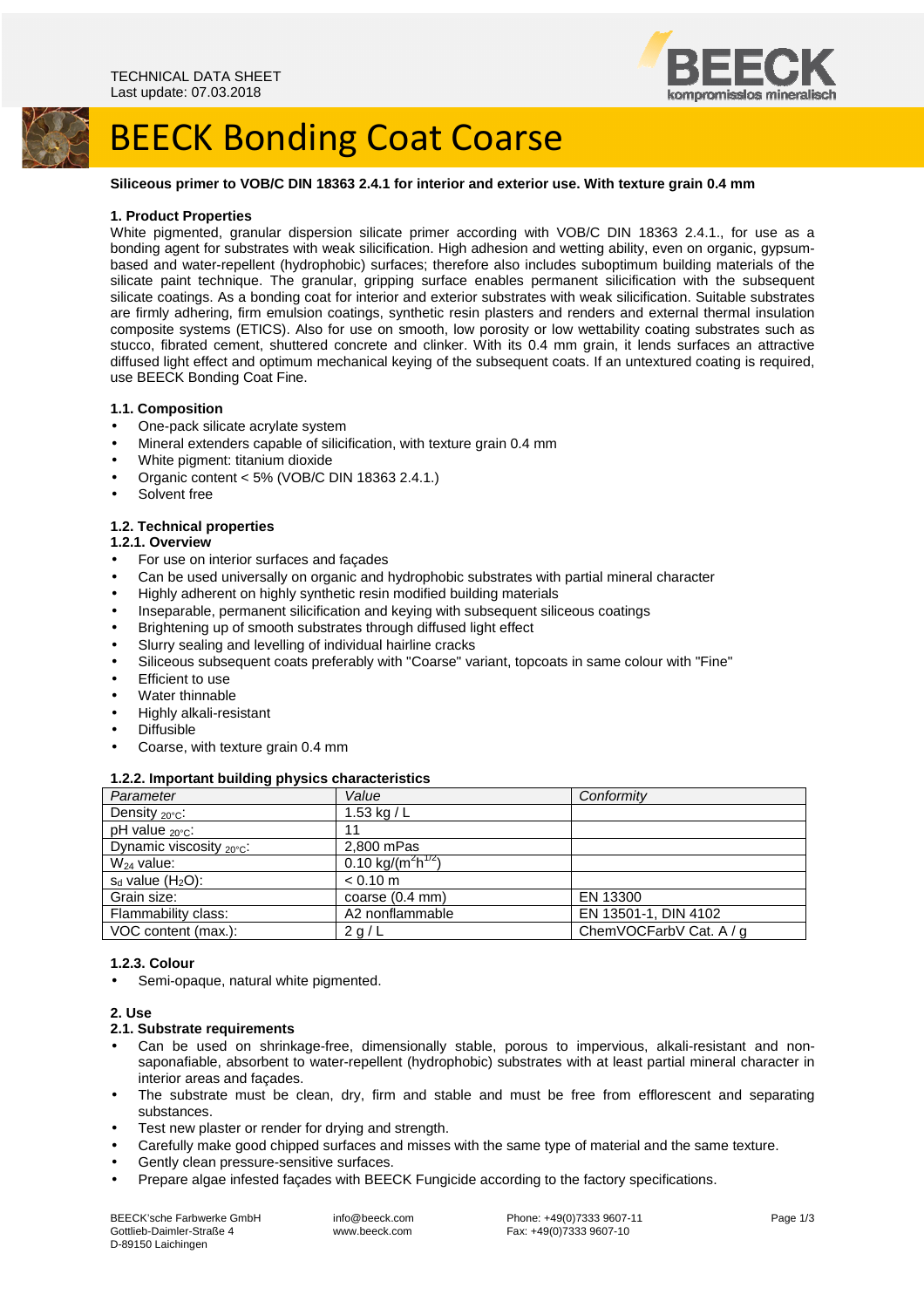

# **BEECK Bonding Coat Coarse**

- Use plaster or render to repair cracked substrates, e.g. finishing compound with fabric mesh reinforcement. Treat surfaces with crazing-like, static hairline cracks, local making good of plaster and minor structural defects alternatively or additionally with BEECK Quartz Filler. Apply to the whole surface.
- Pay particular attention to uniform substrates and careful use on visually high-quality surfaces and in glancing light. Avoid grain pockets, overlapping and joins, e.g. in scaffold working areas.

# **2.2. Brief information on the standard system**

- Clean substrate thoroughly.
- Apply a single primer coat of BEECK Bonding Coat Coarse. If a visible grain texture is not required, use BEECK Bonding Coat Fine as an alternative.
- On substrates with structural defects, use BEECK Bonding Coat Coarse and / or slurry intermediate coat with BEECK Quartz Filler, especially for hairline cracks.
- Ensure qualified use, substrate suitability and careful preparatory treatment. Try out beforehand on test area under conditions on site.

# **2.3. Substrate and preparatory treatment**

• **Lime render/plaster (PI/CSII), lime-cement render/plaster (PII), cement render/plaster (PIII) gypsum plaster/render, plaster stucco:** 

Grind off sinter skin on solid new plaster or render or remove using BEECK Etching Fluid according to the factory specifications. Do not etch gypsum, thin coat renders or plasters or composite material (e.g. ETICS). Stabilise highly absorbent or superficially chalking, however, firm substrates with BEECK MBA-Fixative, thinned with 2 parts water. Repeatedly saturate crumbly substrates, wet-on-wet.

# • **Calcium silicate masonry, natural stone, brick, ceramics, fibrated cement, concrete:**

Clean thoroughly, check for absorbency, moisture damage and efflorescence (e.g. salt edges, iron salts), make good defective joints and bricks. Preset absorbent substrates with BEECK Fixative, thinned with 2 parts water. For water-repellent substrates, use BEECK MBA-Fixative. If necessary, mechanically roughen the surface of glazed or hard fired ceramic, bricks and clinker. Use high pressure cleaner and BEECK Formwork Oil Remover according to the factory specifications to clean concrete pore-deep and to remove any residual release agent, and then rinse with plenty of clean water. Rinse off formwork release oil thoroughly including in interior areas. Prime fibrated cement on façades with BEECK Silane Primer and BEECK Bonding Coat Coarse. Due to the risk of water-soluble ingredients and discolouration or stains, always try out on a test area first.

# • **Existing coats, synthetic resin plaster or render, external thermal insulation composite systems (ETICS):**

Clean substrate thoroughly with high-pressure cleaning method and brush down. Remove cracked, less adherent and film-forming old coats as pore-deep as possible. Remove glossy, thermoplastic and high-build coatings, lacquers, latex and oil-based paints as pore deep as possible by blasting, grinding or stripping. Check the adhesion and firmness of remaining coatings, if necessary sand or grind until matt. Completely wash off distempers and tempera paints. Clean firmly adhering matt coatings, plasters and renders. Prepare algae infested facades with BEECK Fungicide according to the factory specifications. Prime absorbent, chalking and crumbling surfaces with BEECK MBA-Fixative, thinned with 2 parts water. Apply BEECK Bonding Coat Coarse to the whole surface as a highly adherent, white pigmented primer coat. In case of hairline cracks or minor structural defects, treat the whole surface of the façade with BEECK Quartz Filler. Information on façade cleaning: As synthetic resin renders swell if they absorb water and are slow to dry again, allow for sufficiently long waiting periods between cleaning and coating. Gently clean pressuresensitive surfaces (ETICS).

- **Unsuitable substrates** are horizontal weathered, less stable, efflorescent and non alkali-resistant substrates such as wood-based materials (MDF, OSB) and clay or loam. Also, thermoplastics as well as old nonfirm, glossy and plastoelastic coatings. Always try out on a test area of critical and unknown substrates and old existing coatings and test their adhesion.
- **Defective substrates** require a differentiated approach. Apply renovation render or plaster to damp, salt contaminated areas, basement walls and base areas.

# **2.4. Application instructions**

# **2.4.1. General information**

Check substrate suitability as required (see 2.1 and 2.3). Pay particular attention to the absorbency, strength and texture of the respective substrate. Try out on a test area before using on unknown and critical substrates. Ensure that the product is used by qualified persons only.

- Carefully cover surfaces which are not to be treated especially glass, ceramics, window sills, expansion joints, lacquer and anodic coatings – and protect them from splashes.
- Provide personal protective equipment.
- Stir BEECK Bonding Coat Coarse uniformly with a powered mixing paddle before use.

BEECK'sche Farbwerke GmbH Gottlieb-Daimler-Straße 4 D-89150 Laichingen

 info@beeck.com www.beeck.com